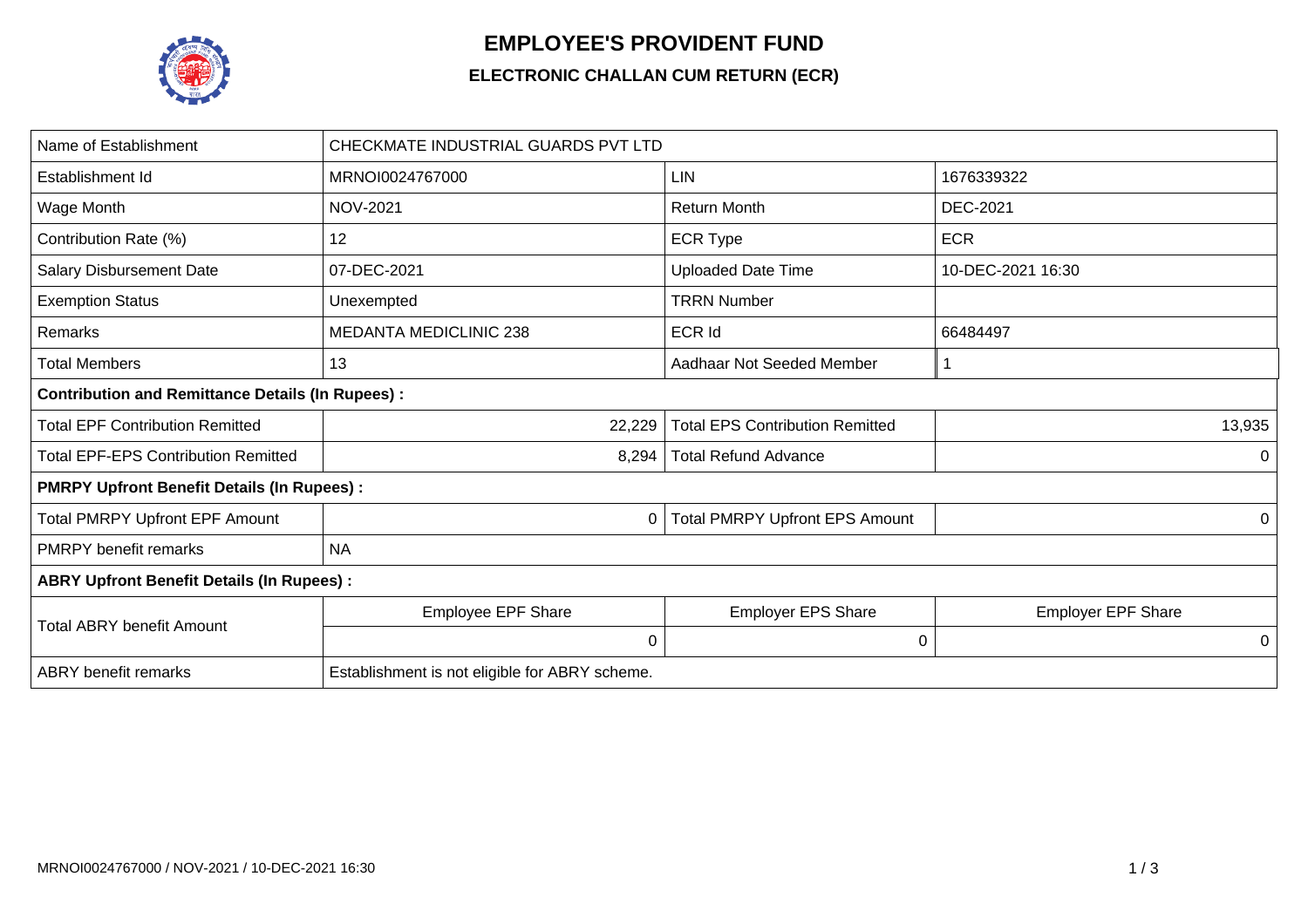## Member Details :-

|                |              | Name as per                         |                                               | Wages        |            |            | <b>Contribution Remitted</b> |           |            |       |                    | <b>PMRPY / ABRY Benefit</b> |                         |                              | <b>Posting</b>  |                                  |
|----------------|--------------|-------------------------------------|-----------------------------------------------|--------------|------------|------------|------------------------------|-----------|------------|-------|--------------------|-----------------------------|-------------------------|------------------------------|-----------------|----------------------------------|
| SI. No.        | <b>UAN</b>   | <b>ECR</b>                          | <b>UAN</b><br><b>Repository</b>               | <b>Gross</b> | <b>EPF</b> | <b>EPS</b> | <b>EDLI</b>                  | <b>EE</b> | <b>EPS</b> | ER    | <b>NCP</b><br>Days | <b>Refunds</b>              | Pension<br><b>Share</b> | <b>ER PF</b><br><b>Share</b> | <b>EE Share</b> | <b>Location of</b><br>the member |
| $\overline{1}$ | 100775496149 | AMAR RAM                            | <b>AMAR RAM</b>                               | 30,974       | 18,549     | 15,000     | 15,000                       | 2,226     | 1,250      | 976   | 5                  | $\Omega$                    |                         |                              |                 | N.A.                             |
| $\overline{2}$ | 101569893941 | AMIR JHA                            | AMIR JHA                                      | 19,204       | 11,500     | 11,500     | 11,500                       | 1,380     | 958        | 422   | 14                 | $\Omega$                    |                         |                              |                 | N.A.                             |
| 3              | 100897927549 | <b>ANUJ KUMAR</b><br><b>SINGH</b>   | <b>ANUJ KUMAR</b><br><b>SINGH</b>             | 22,027       | 12,141     | 12,141     | 12,141                       | 1,457     | 1,011      | 446   | 12 <sup>°</sup>    | $\Omega$                    |                         |                              |                 | N.A.                             |
| $\overline{4}$ | 101160981485 | <b>DEVENDRA</b><br><b>KUMAR</b>     | <b>DEVENDRA</b><br><b>KUMAR</b>               | 28,496       | 17,065     | 15,000     | 15,000                       | 2,048     | 1,250      | 798   | $\overline{7}$     | $\Omega$                    |                         |                              |                 | N.A.                             |
| 5              | 100979604753 | <b>DHEERENDRA</b><br><b>KUMAR</b>   | <b>DHEERENDR</b><br>A KUMAR                   | 32,213       | 19,291     | 15,000     | 15,000                       | 2,315     | 1,250      | 1,065 | 4                  | $\Omega$                    |                         |                              |                 | N.A.                             |
| 6              | 10025320609  | <b>NAWLESH</b><br><b>KUMAR</b>      | <b>KAMLESH</b><br><b>KUMAR</b>                | 25,541       | 15,296     | 15,000     | 15,000                       | 1,836     | 1,250      | 586   | 5                  | $\Omega$                    |                         |                              |                 | N.A.                             |
| $\overline{7}$ | 100520691315 | <b>MACLEENA</b>                     | <b>MACLINA</b>                                | 25,342       | 15,176     | 15,000     | 15,000                       | 1,821     | 1,250      | 571   | 8                  | $\Omega$                    |                         |                              |                 | N.A.                             |
| 8              | 101314241827 | PUSPA RAI                           | PUSHPA RAI                                    | 27,594       | 16,525     | 15,000     | 15,000                       | 1,983     | 1,250      | 733   | 6                  | $\Omega$                    |                         |                              |                 | N.A.                             |
| 9              | 100293974941 | RAJEEV KUMAR                        | <b>RAJEEV</b><br><b>KUMAR</b>                 | 21,779       | 11,467     | 11,467     | 11,467                       | 1,376     | 955        | 421   | 13                 | 0                           |                         |                              |                 | N.A.                             |
| 10             | 100711483713 | <b>RAJESH KUMAR</b>                 | RAJESH<br><b>KUMAR</b>                        | 21,779       | 11,467     | 11,467     | 11,467                       | 1,376     | 955        | 421   | 13                 | $\Omega$                    |                         |                              |                 | N.A.                             |
| 11             | 100333543436 | <b>SANJAY KUMAR</b><br><b>SINGH</b> | <b>SANJAY</b><br><b>KUMAR</b><br><b>SINGH</b> | 32,791       | 17,537     | 15,000     | 15,000                       | 2,104     | 1,250      | 854   | $\overline{4}$     | 0                           |                         |                              |                 | N.A.                             |
| 12             | 101508657065 | <b>SONU KUMAR</b>                   | SONU<br><b>KUMAR</b>                          | 30,974       | 18,549     | 15,000     | 15,000                       | 2,226     | 1,250      | 976   | 5                  | $\Omega$                    |                         |                              |                 | N.A.                             |
| 13             | 100453044863 | <b>VIJAY PASWAN</b>                 | VIJAY<br><b>PASWAN</b>                        | 4,633        | 675        | 675        | 675                          | 81        | 56         | 25    | 29                 | $\Omega$                    |                         |                              |                 | N.A.                             |